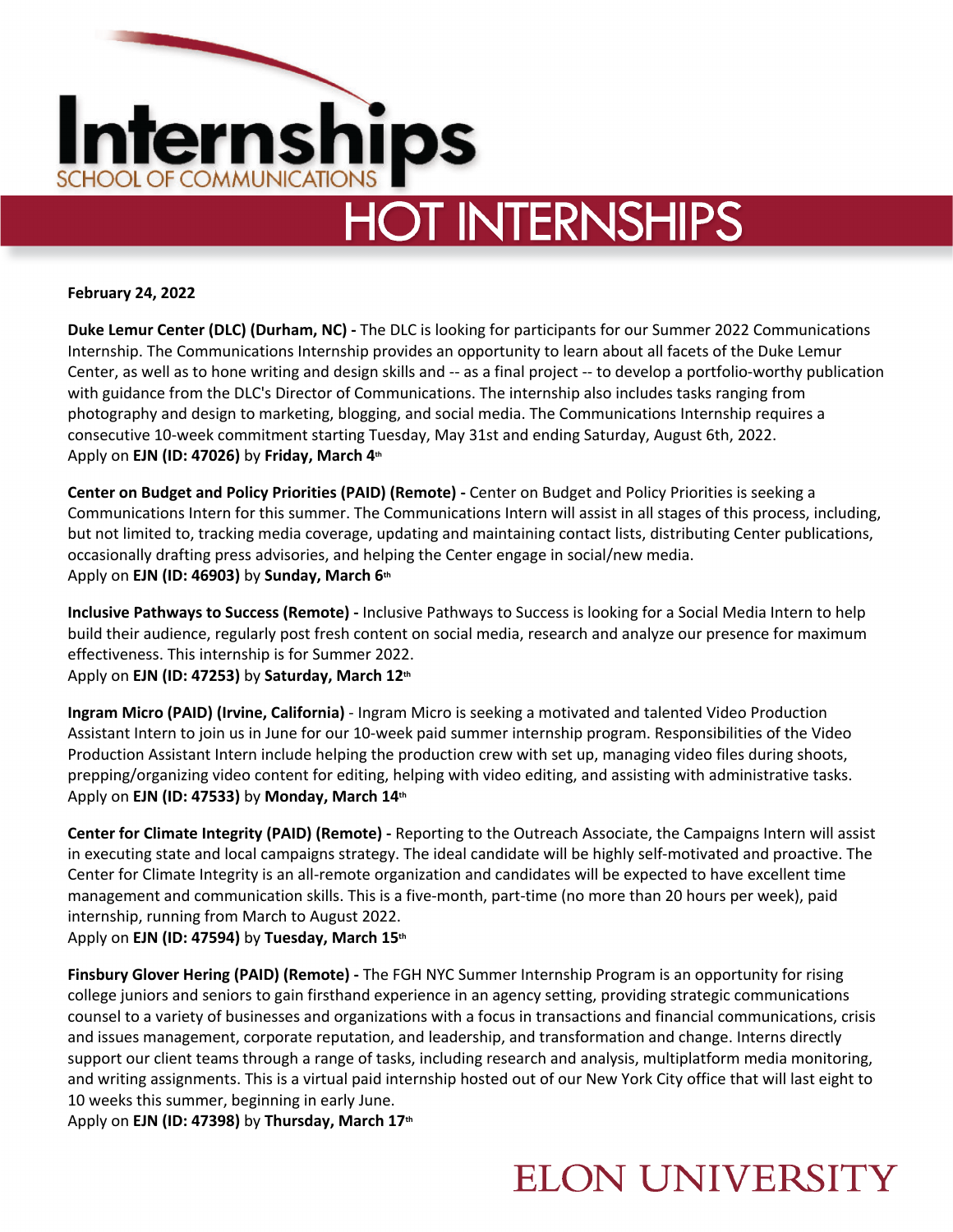

# **HOT INTERNSHIPS**

**Duke University - The Nasher Museum of Art (PAID) (Durham, NC) -** The Nasher Museum of Art is seeking an Engagement and Marketing Intern for this summer. Interns can expect to assist with planning and research to promote major fall exhibitions and events. Interns will work closely with the department supervisor and team to brainstorm new ways to tell the museum's story and engage new audiences through multiple channels of communication—print, web and social media. The internship runs for eight weeks from June to August 2022 and requires a commitment of 20 hours/week. A stipend of \$4,000 will be provided. Apply on **EJN (ID: 47831)** by **Friday, March 18th**

**National Trust for Historic Preservation (Remote) -** The Development Communications Intern will make key contributions to the National Trust's donor stewardship and cultivation efforts while learning about the important role of development communications in nonprofit fundraising and donor relations. This project will provide hands-on experience researching, writing, and contributing to the design/development of communications products that support our work across the continuum of donor engagement, including cultivation, solicitation, and stewardship materials for the National Trust's major and leadership giving programs. The period of the internship would be from approximately June 6 to July 29, 2022, for approximately 28 hours per week. Apply on **EJN (ID: 47606)** by **March 20th**

**Digital Community & Communications Intern (New Orleans, LA) -** Mission Reconcile seeks to bring on a Digital Community Management/Communications Intern with a heart for racial reconciliation to oversee our organization's interactions with our online community through implementing content strategies on social media platforms (Facebook, Instagram, Twitter) and through email. This internship invites excellence in developing email and social media communications campaigns, analyzing engagement data, and maintaining the Mission Reconcile website. Apply on **EJN (ID: 47642)** by **Tuesday, March 22nd**

**Burlington Sock Puppets (Burlington, NC)** - The Promotions and Entertainment Summer Intern is a crucial part of the Marketing Department and will oversee all of the game day promotional efforts and fan experiences for Burlington Baseball. This intern will assist in media relations and be the working liaison for all press on a game day. Apply on **EJN (ID: 46260)** by **Thursday, March 31st**

**CAKE Websites (PAID)(Remote) -** The Social Media Intern for CAKE Websites will work under the direction of our Social Media Coordinator to help produce intelligent, visually appealing content for our social media clients. Many weeks would require 5 hours or less work; time would increase in weeks where we have special projects or staff members on vacation. This internship is for Summer 2022. Apply on **EJN (ID: 47031)** by **Wednesday, May 11th**

**McKinney (New York, NY/Durhan, NC/Los Angeles, CA) -** The Mternship program is a 10-week full-time summer internship program designed to provide students a hands-on experience to prepare for careers in advertising and marketing, design firms, brands, or other companies in the communications field. Mterns will have the opportunity to work on significant educational projects that can include, but are not limited to, the concept and creation of package designs, digital campaigns, brochures, print ads, TV commercials, websites, experiential design, and any other medium used to market a product, service, or brand. Apply on **EJN (ID: 47287)** by **Monday, May 16th**

**Mass Shooting Database (Remote) -** The nonprofit organization Mass Shooting Database is looking for interns to help with many aspects of our project, including computer science, graphic design, data entry, fact checking, and communications. This is a virtual summer internship opportunity. Apply on **EJN (ID: 47397)** by **Wednesday, May 18th**

## **ELON UNIVERSITY**